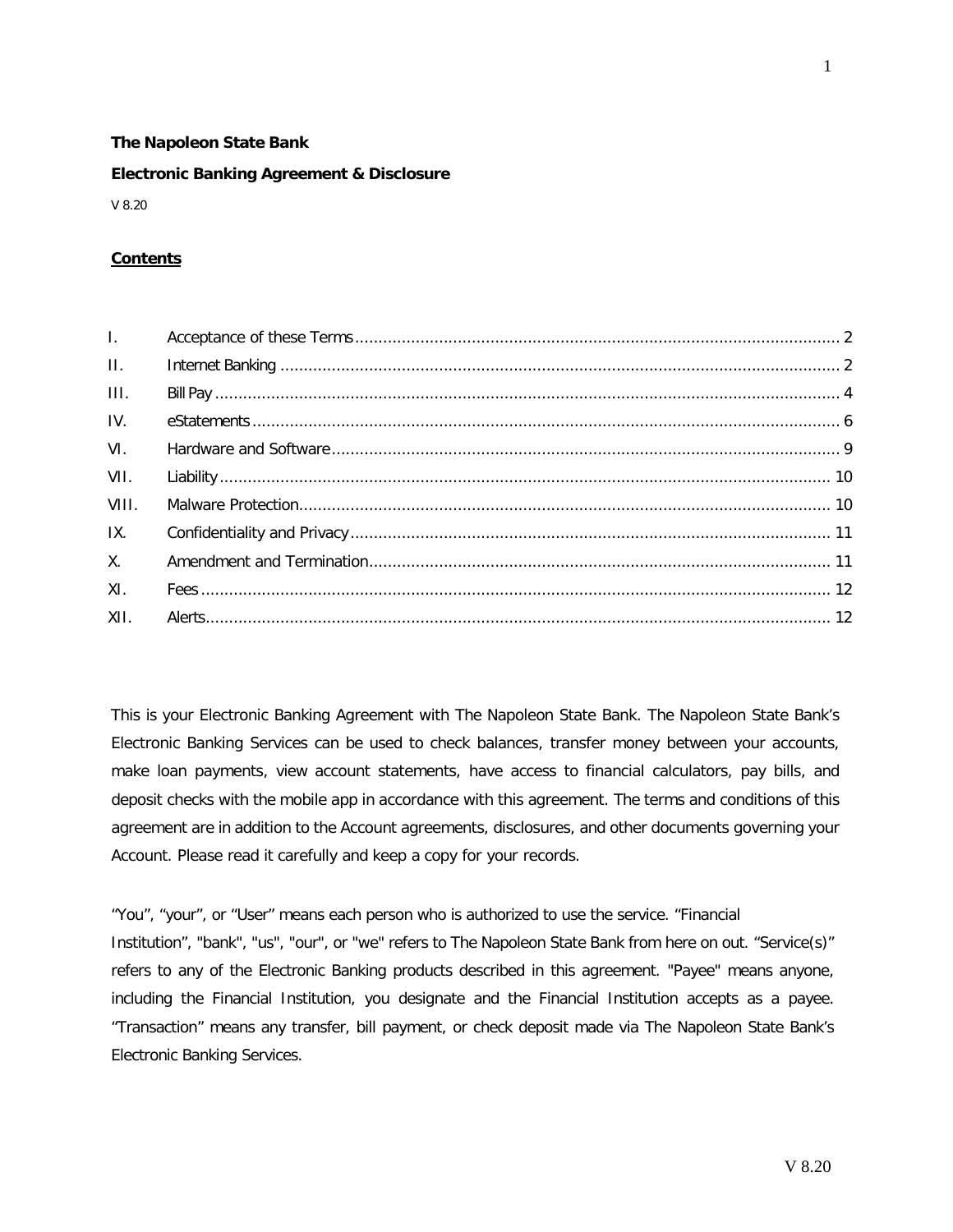### <span id="page-1-0"></span>**I. Acceptance of these Terms**

Your use of the Services constitutes your acceptance of this Agreement. This Agreement is subject to change at any time as described in the section "Amendment and Termination" below. Your continued use of the Services will indicate your consent to be bound by the revised Agreement. Further, The Napoleon State Bank reserves the right, in its sole discretion, to change, modify, add, or remove portions from the Services. Your continued use of the Services will indicate your acceptance of any such changes to the Services.

#### <span id="page-1-1"></span>**II. Internet Banking**

A. Accessing the service. When you complete your Electronic Banking enrollment form, you will create a User ID and a password. These credentials must meet certain complexity requirements in order to ensure the security of your financial information. Each time you access the Service, you will be required to enter these credentials. Only correct responses will give you access to the Service. Once enrolled, users will be able to access the Service via web browser through [www.napoleonstatebank.com](http://www.napoleonstatebank.com/)[,](http://www.napoleonstatebank.mobi/) [www.napoleonstatebank.mobi, N](http://www.napoleonstatebank.mobi/)SBmobile iOS app, and/or NSBmobile Android app.

B. Internet Security Information. The Napoleon State Bank's Electronic Banking service is part of Precision Computer Systems (PCS) that utilizes a comprehensive security strategy to protect your accounts and transactions conducted over the internet. The browser will indicate the "secure session" by changing the appearance of a small icon of a padlock at the bottom of the screen from open to locked. What this means to you is that your communications are scrambled from your browser to our servers at all times so no unauthorized party can read the information as it is carried over the Internet.

Security is very important to the Electronic Banking system. At the time you request the service; you will select a unique "Login ID" and then choose a "password" that will be used to gain access to the system. Prior to activation, the Electronic Banking Department will verify your identity and authorization to information associated with the accounts that you requested tied to the service. To help prevent unauthorized access and ensure the security of your accounts, we will terminate your online session if we have detected no activity for 10 minutes. This is to protect you in case you accidentally leave your computer unattended after you logged on. When you return to your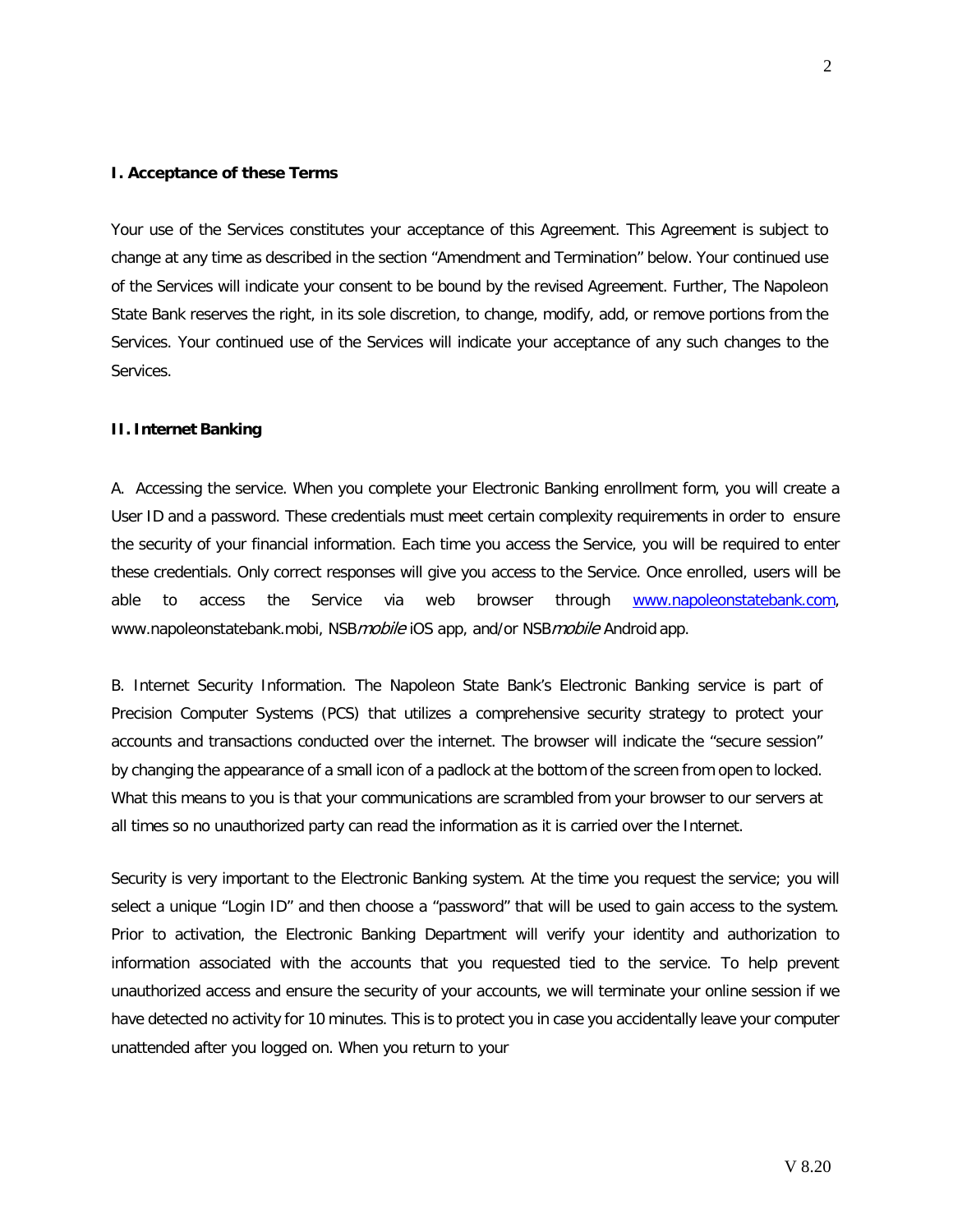computer, you will be prompted to re-enter your login ID and password. Any unsaved information will be lost at this time.

Your login credentials (username, password, etc.) are used to access your accounts and services with The Napoleon State Bank. You must treat this information as you would other sensitive data. Memorize your login credentials and never share them with anyone. Your password and other security features can be changed through the "services" menu in Internet Banking.

C. Determining the Availability of Funds. For determining the availability of funds, every day is a business day, except Saturday, Sundays, and federal holidays. If you make a transaction before 4:00 p.m. EST on a business day that we are open, we will consider that day to be the day of your transaction. However, if you make a transaction after 4:00 p.m. EST (with exception to NSBmobile Deposit, see Section V.E.) or on a day we are not open, we will consider that the transaction was made on the next business day we are open.

D. Minimum Balance to Avoid a Fee. There is a minimum balance on your account if you have Super Now account or a Money Market Demand Account. A Super Now account is subject to a \$10.00 service fee for each month that your balance falls below the average daily balance of \$1,000.00. A Money Market Account is subject to a \$10.00 service fee for each month that your balance falls below the average daily balance of \$2,500.00. The average daily balance is calculated by adding the balance in the account for each day of the period and dividing that figure by the number of days in the period.

E. Balance Inquiries, Bill Payments, and Transfer Limitations. You may use Electronic Banking to check the balance of your accounts and to transfer funds among your accounts. According to Federal regulations, the following limitations also apply to your Money Market accounts: During any calendar month or statement cycle of at least four weeks, you may not make more than six withdrawals or transfers to another account of yours or to a third party by means of a check, draft, debit card, preauthorized or automatic transfer, telephone order, or similar order to a third party. If you exceed the transfer limitations set forth above in any statement period, your account will be subject to closure or accessed a fee by the Financial Institution.

There are no limits to the number of transfers or bill payments from your checking accounts. The Napoleon State bank currently limits NSB Bill Pay service to only Checking, Super Now, and Money Market Accounts.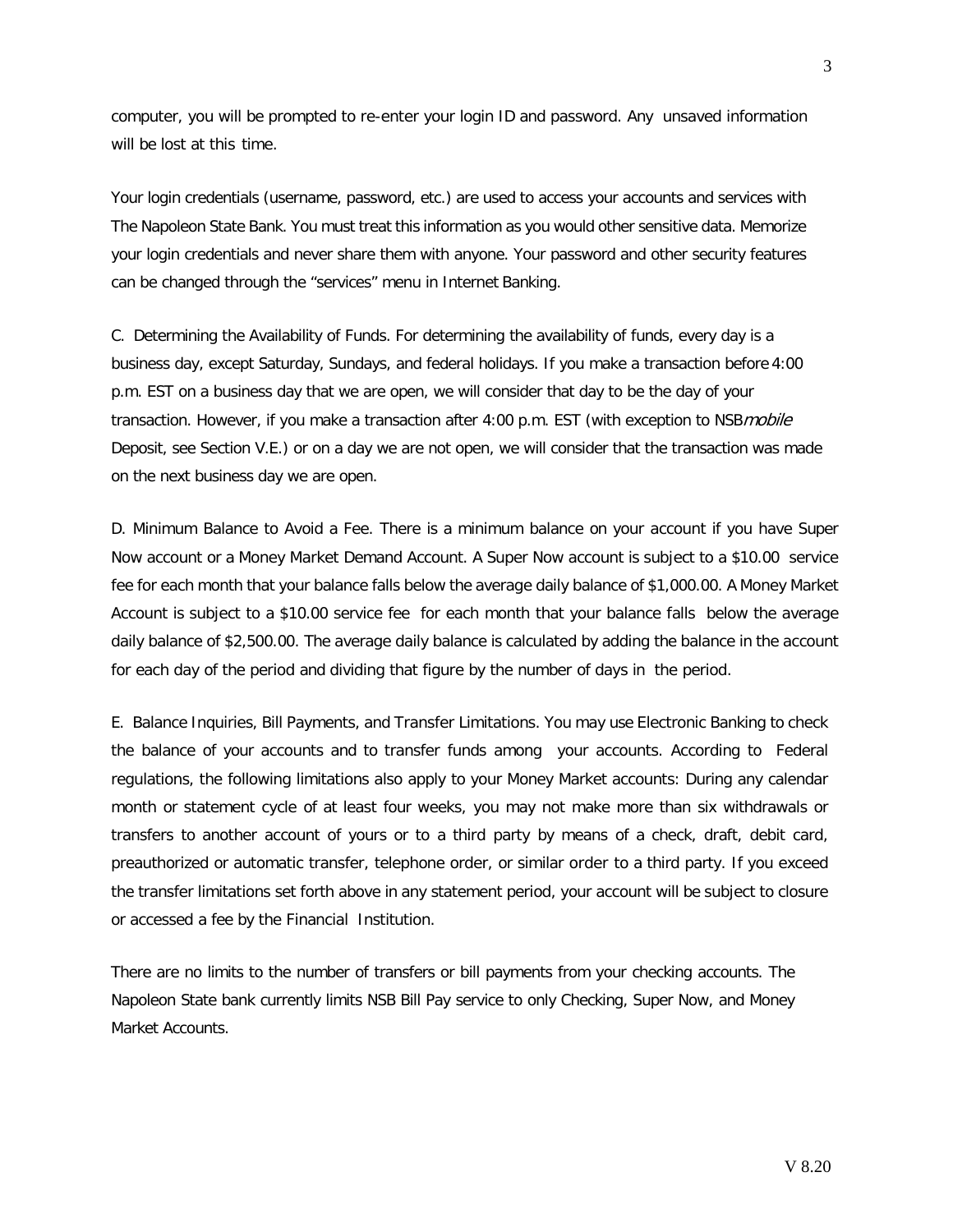Balances shown in your accounts may include deposits subject to verification by us. The balance may also differ from your records due to deposits in progress, outstanding checks or other withdrawals, payments, or charges. A transfer request may not result in immediate availability because of the time required to process the request. If you have further questions, contact your Electronic Banking Department.

The balances are updated periodically and the system will display the most current "as of" date on the "accounts" summary page. There may be situations that cause a delay in an update of your balances. The system will use the most current balance available at the time of a transaction to base ourapproval.

F. Special Information about Stop Payment, Check Re-orders, Order Documents, Secure E-mail, and Secure File Delivery Services. The system includes several options under the "service" menu that provide a means to securely forward your request to us for processing. Generally, requests received from the system will be processed within one business day using procedures that would handle similar requests received by mail or fax. If urgent action is required, we recommend that you contact The Napoleon State Bank directly by telephone or in person. Additional terms of acceptance or disclosures may apply on the Stop Payment service and these terms will be disclosed at the t ime you complete the request. The Stop Payment feature is designed to submit a request to stop payment on checks you have written.

## <span id="page-3-0"></span>**III.Bill Pay**

A. Payees. You may add a new fixed payment to a Payee, only if the Payee is on your authorized list of payees, and by accessing the Service and entering the appropriate information. Most other additions, deletions, or changes can be made in writing or by using the Service. The Financial Institution reserves the right to refuse the designation of a Payee for any reason. Each Payee accepted by the Financial Institution will be assigned a payee code. You may pay any payee you wish in the US. The Financial Institution is not responsible if a Bill Payment cannot be made due to incomplete, incorrect, or outdated information provided by you regarding a Payee or if you attempt to pay a Payee that is not on your Authorized Payee list.

B. Single Payments. A single payment will be processed on the business day (generally Monday through Friday, except certain holidays) that you designate as the payment's process date, provided the payment is submitted prior to the daily cut-off time on that date. The daily cut-off time, which is controlled by the financial institution, is currently 9:00 PM EST. A single payment submitted after the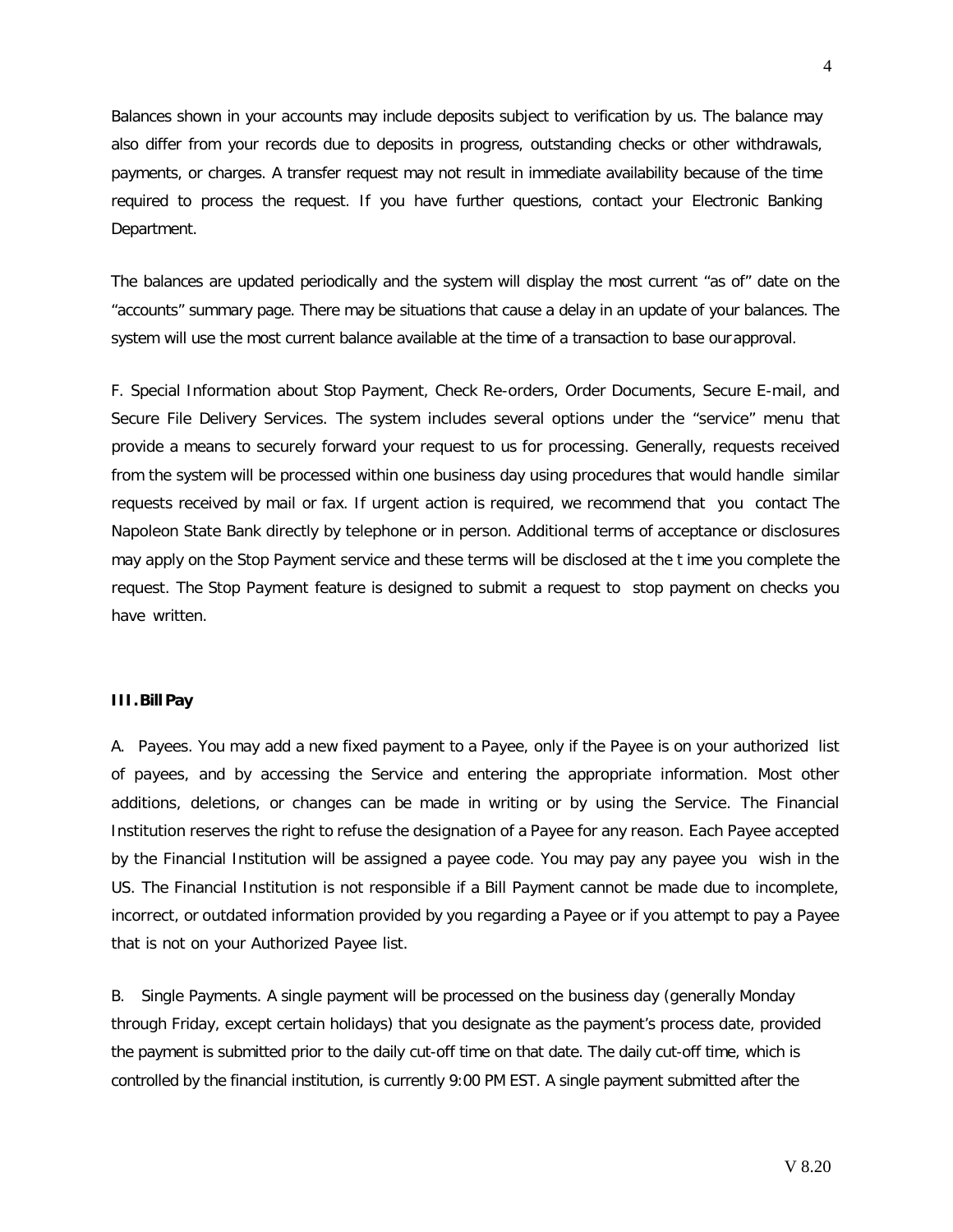cut-off time on the designated process date will be processed on the following business day. If you designate a non-business date (generally weekends and certain holidays) as the payment's process date, the payment will be processed on the first business day following the designated process date.

C. Recurring Payments. When a recurring payment is processed, it is automatically rescheduled by the system. Based upon your selected frequency settings for the payment, a process date is calculated for the next occurrence of the payment. If the calculated process date is a non-business date (generally weekends and certain holidays), it is adjusted based upon the following rules:

1. If the recurring payment's "Pay Backward" option is selected, the process date for the new occurrence of the payment is adjusted to the first business date prior to the calculated process date.

2. If the recurring payment's "Pay Backward" option is not selected (or if the "Pay Backward" option is not available), the process date for the new occurrence of the payment is adjusted to the first business date after the calculated process date.

Note: If your frequency settings for the recurring payment specify the 29th, 30th, or 31st as a particular day of the month for processing and that day does not exist in the month of the calculated process date, then the last calendar day of that month is used as the calculated process date.

For Single and Recurring Payments, YOU MUST ALLOW AT LEAST FIVE (5) BUSINESS DAYS, PRIOR TO THE DUE DATE, for each bill payment to reach the Payee. (For mid-west subscribers, allow 7 days and for west coast subscribers, allow 8 days.) Any bill payment can be changed or canceled, provided you access the Bill Pay Service prior to the cut-off time on the business day prior to the business day the bill payment is going to be initiated. You agree to have available and collected funds on deposit in the account you designate in amounts sufficient to pay for all bill payments requested, as well as, any other payment obligations you have to the Financial Institution. The Financial Institution reserves the right, without liability, to reject or reverse a bill payment if you fail to comply with this requirement or any other terms of this agreement. If you do not have sufficient funds in the Account and the Financial Institution has not exercised its right to reverse or reject a bill payment, you agree to pay for such payment obligations on demand. You further agree the Financial Institution, at its option, may charge any of your accounts with the Financial Institution to cover such payment obligations. An overdraft fee of \$30 or a \$30 return check fee could be imposed per occurrence. The financial institution reserves the right to change the cut-off time. You will receive notice if it changes.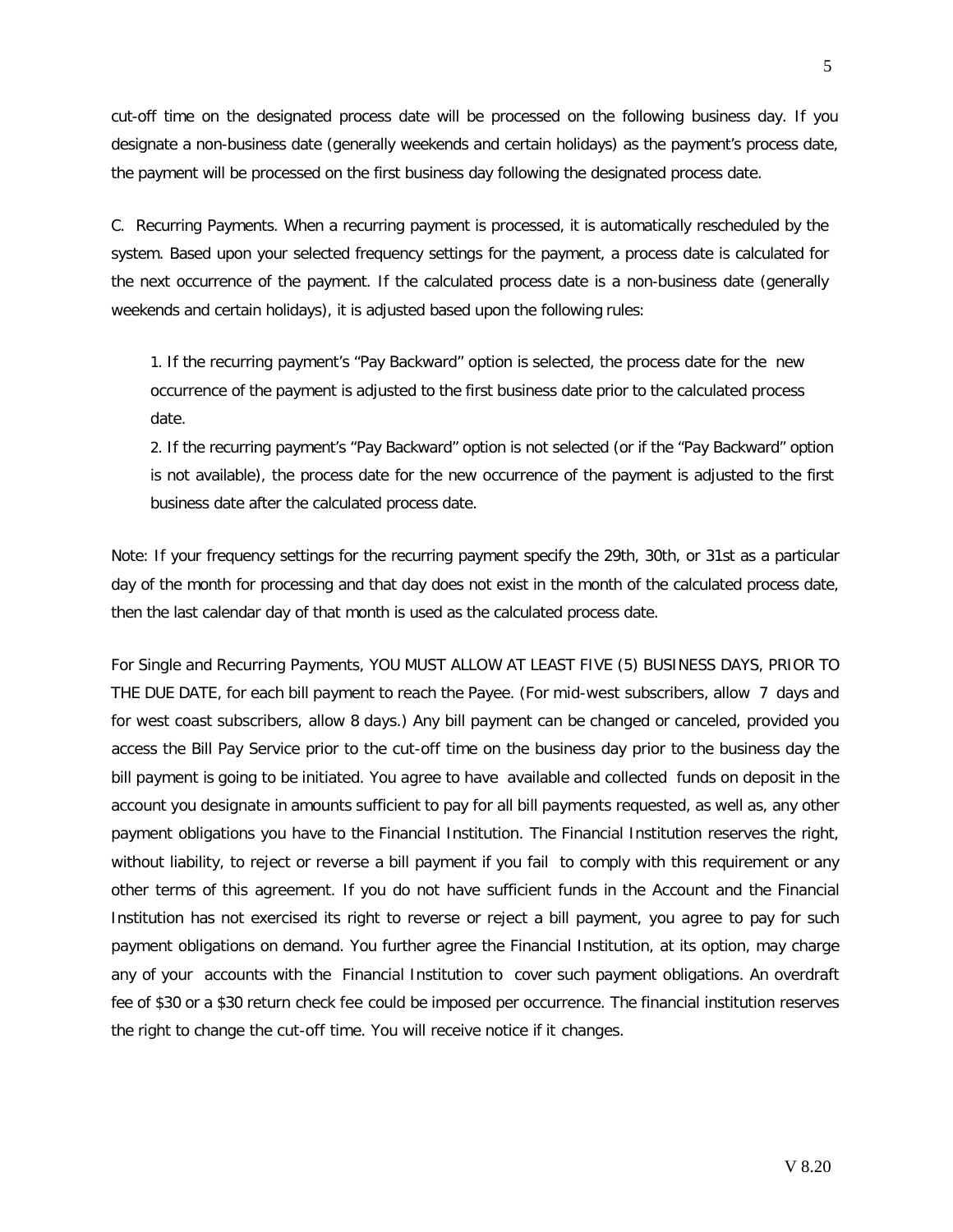#### <span id="page-5-0"></span>**IV. eStatements**

A. Services. The Napoleon State Bank offers the option of receiving required disclosures associated with your Bank accounts in electronic form. These disclosures include: your monthly/periodic account statement, email alerts, demand deposit loan account summary of rights, account error resolution disclosure and any disclosures required now or in the future by applicable regulation. In order to receive information and disclosures in an electronic format from the BANK, you must be an Internet Banking user and have an active account. In consideration of the eStatement services, to be provided by The Napoleon State Bank, you agree as follows:

B. Authorization. USER hereby authorizes the BANK to send notice of the availability of disclosures described above, in lieu of a paper copy, in electronic format for all accounts designated in this agreement to be viewed through the BANK Online Banking Service.

C. Termination. USER understands their right to terminate eStatements Services and thereby withdraw consent to communicate with the BANK electronically. In order to withdraw consent and terminate this Service, USER must notify BANK, in writing, 30 days in advance of this decision at the following address: The Napoleon State Bank, PO Box 9, Napoleon, IN 47034. There are no fees associated with rescinding eStatements.

D.Paper Copies. USER understands that BANK will not normally mail paper copies of the disclosure or account statements received electronically. To obtain a paper copy of any disclosure or eStatement, contact The Napoleon State Bank at (812) 852-4002 Monday through Friday 8:00 am to 4:00 pm EST, write to the address above, use the 'Send a Message' section within the Online Banking Service, or use the 'Contact Us' link from The Napoleon State Bank's web site at [www.napoleonstatebank.com.](http://www.napoleonstatebank.com/)

Notification. USER agrees to notify the BANK immediately if USER is unable to access any of the information that has been delivered by the BANK in an electronic form or manner.

Email Address. USER is responsible for maintaining an accurate email address in which to receive email notifications. USER agrees to make necessary change in their online banking "Change Info" when their e-mail address changes.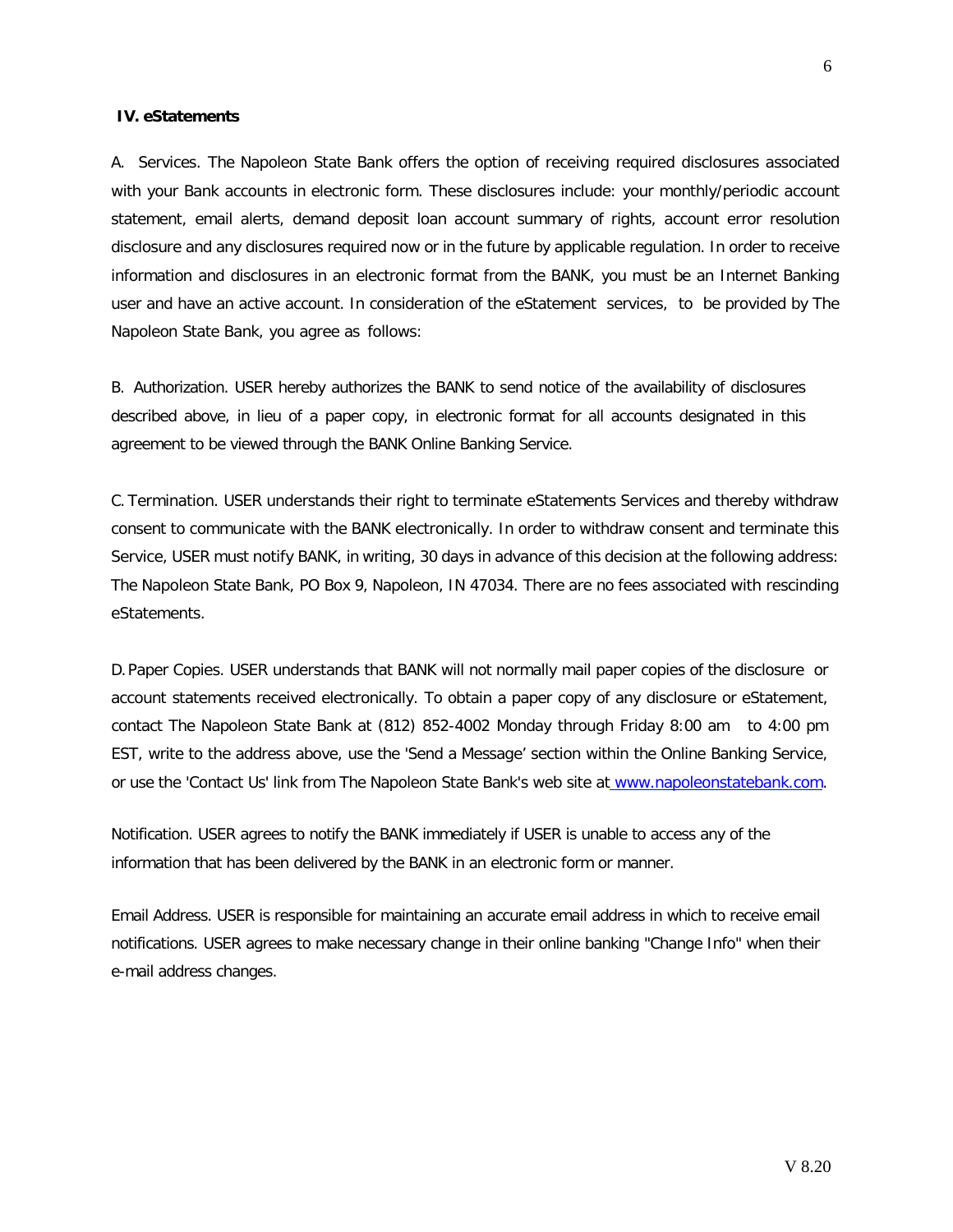## **V. NSB**mobile **Deposit**

A. Services. The Napoleon State Bank's Mobile Deposit services ("Services") are designed to allow you to make deposits to your checking, savings, or money market savings accounts from home or other remote locations by capturing the image of a check and delivering the images and associated deposit information through the NSB*mobile* App to The Financial Institution or our designated processor via smartphone or other mobile device.

B. Eligible items. You agree to scan and deposit only "checks" as that term is defined in Federal Reserve Regulation CC ("Reg. CC"). When the image of the check is transmitted to The Financial Institution is converted to an image for subsequent presentment and collection, it shall thereafter be deemed an "item" within the meaning of Articles 3 and 4 of the Uniform Commercial Code.

You agree that you will not scan and deposit any of the following types of checks or other items which shall be considered ineligible items:

- Checks payable to any person or entity other than the person or entity that owns the account that the check is being deposited into.
- Checks containing an alteration on the front of the check or item, or which you know or suspect, or should know or suspect, are fraudulent or otherwise not authorized by the owner of the account on which the check is drawn.
- Checks payable jointly, unless deposited into an account in the name of all payees.
- Checks previously converted to a substitute check, as defined in Reg. CC.
- Checks drawn on a financial institution located outside the United States.
- Checks that are remotely created checks, as defined in Reg. CC.
- Checks not payable in United States currency.
- Checks dated more than 6 months prior to the date of deposit.
- Checks or items prohibited by the bank's current procedures relating to the services or which are otherwise not acceptable under the terms of your account.
- Checks with any endorsement on the back other than that specified in this agreement.
- Checks that have previously been submitted through the Service or through a remote deposit capture service offered at any other financial institution.
- Checks that have previously been deposited or negotiated in any way via any method at The Napoleon State Bank or any other financial institution.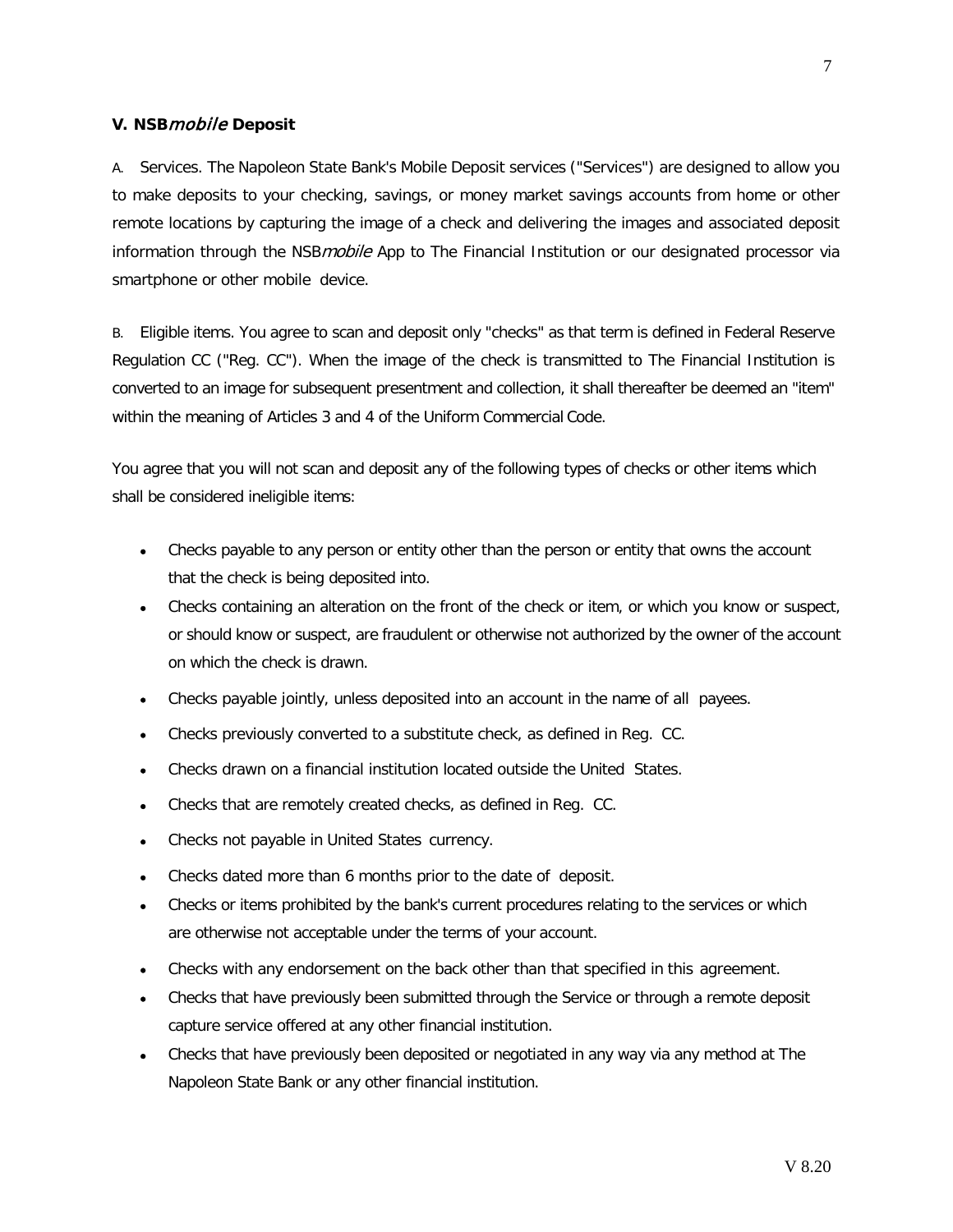C. Endorsements and Procedures. You agree to restrictively endorse any item transmitted through the Services as "Mobile Deposit Only" or as otherwise instructed by The Financial Institution. You agree to follow any and all other procedures and instructions for use of the Services as The Financial Institution may establish from time to time.

D. Receipt of Items. We reserve the right to reject any item transmitted through the Services, at our discretion. We are not responsible for items we do not receive or for images that are dropped during transmission. An image of an item shall be deemed received when you receive a confirmation from The Financial Institution that we have received the image. Receipt of such confirmation does not mean that the transmission was error free, complete or will be considered a deposit and credited to your account. We further reserve the right to charge back to your account at any time, any item that we subsequently determine was not an eligible item. You agree that the Bank is not liable for any loss, costs, or fees you may incur as a result of our chargeback of an ineligible item.

E. Availability of Funds. Deposits made prior to 9:00 p.m. (EST) on a business day will generally be available the same day and subject to the Funds Availability disclosure provided during account opening. Deposits made after 9:00p.m. (EST) will be available the next business day. Saturday, Sunday and Federal Holidays are not considered "business days".

F. Disposal of Transmitted Items. Upon your receipt of a confirmation from The Financial Institution that we have received an image that you have transmitted, you agree to prominently mark the item as "Electronically Presented", "VOID", or otherwise render it incapable of further transmission, deposit, or presentment. You agree never to re-present the item. You agree to retain the check for at least 30 calendar days from the date of the image transmission. After 30 days, you agree to destroy the check that you transmitted.

G. Deposit Limits. We reserve the right to and may establish limits on the dollar amount and/or number of items or deposits from time to time. If you attempt to initiate a deposit in excess of these limits, we may reject your deposit. If we permit you to make a deposit in excess of these limits, such deposit will still be subject to the terms of this Agreement, and we will not be obligated to allow such a deposit at other times.

H. Presentment. The manner in which the items are cleared, presented for payment, and collected shall be in The Financial Institution's sole discretion subject to the agreements governing your account.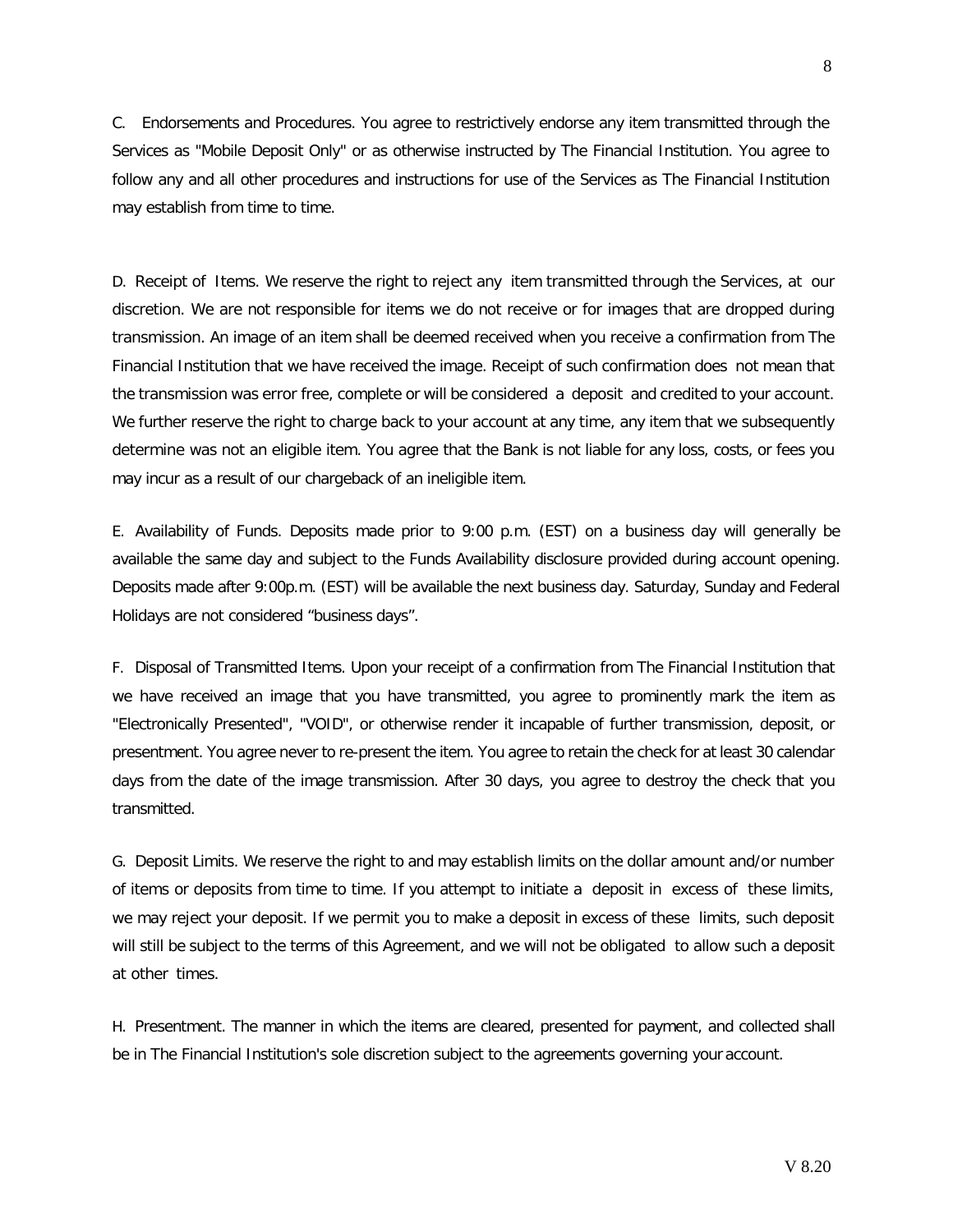I. Errors. You agree to notify The Financial Institution of any suspected errors regarding items deposited through the Services immediately, and in no event later than 30 days after the applicable The Financial Institution account statement is sent. Unless you notify The Financial Institution within 30 days, such statement regarding all deposits made through the Services shall be deemed correct, and you are prohibited from bringing a claim against The Financial Institution for such alleged error.

J. Errors in Transmission. By using the Services you accept the risk that an item may be intercepted or misdirected during transmission. The Financial Institution bears no liability to you or others for any such intercepted or misdirected items or information disclosed through such errors.

K. Image Quality. The image of an item transmitted to The Financial Institution using the Services must be legible, as determined in the sole discretion of The Financial Institution. Without limiting the foregoing, the image quality of the items must comply with the requirements established from time to time by The Financial Institution, the Board of Governors of the Federal Reserve Board, or any other regulatory agency, clearinghouse or association.

L. User Warranties and Indemnification. You warrant to The Financial Institution that:

- You will only transmit eligible items.
- You will not transmit duplicate items.
- You will not re-deposit or re-present the original item.
- All information you provide to The Financial Institution is accurate and true.
- You will comply with this Agreement and all applicable rules, laws, and regulations.
- You are not aware of any factor which may impair the collectability of the item.
- You agree to indemnify and hold harmless The Financial Institution from any loss for breach of this warranty provision.

M. Cooperation with Investigations. You agree to cooperate with us in the investigation of unusual transactions, poor quality transmissions, and resolution of customer claims, including by providing, upon request and without further cost, any originals or copies of items deposited through the Service in your possession and your records relating to such items and transmissions.

#### <span id="page-8-0"></span>**VI. Hardware and Software**

In order to use the Services, you must obtain and maintain, at your expense, compatible hardware and software as specified by The Financial Institution. See [www.napoleonstatebank.com](http://www.napoleonstatebank.com/) for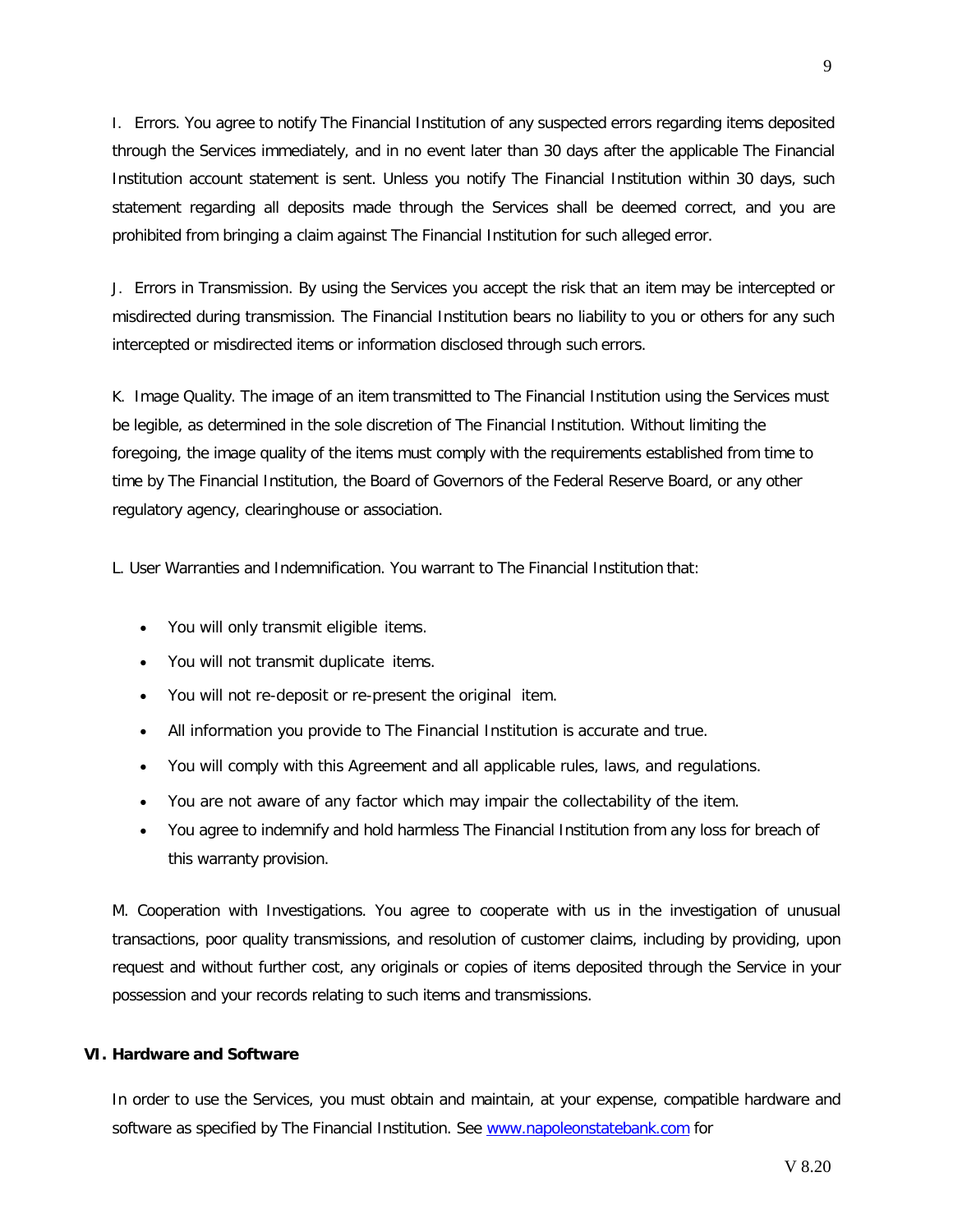current specifications. The Financial Institution is not responsible for any third party software you may need to use the Services. Any such software is accepted by you as is and is subject to the terms and conditions of the software agreement you enter into directly with the third party software provider at time of download and installation.

# <span id="page-9-0"></span>**VII. Liability**

You are solely responsible for controlling the safekeeping of and access to, your login credentials. You will be responsible for any transaction request you make that contains an error or is a duplicate of another transaction. The Financial Institution is not responsible for a transaction that is not made if you did not properly follow the instructions for making the transaction. The Financial Institution is not liable for any failed transaction if you do not promptly notify the Financial Institution after you learn that you have not received credit. The Financial Institution is not responsible for your acts or omissions or those of any other person, including, without limitation, any transmission or communications facility, and no such party shall be deemed to the Financial Institution's agent. In any event, the Financial Institution will not be liable for an y special, consequential, incidental, punitive losses, damages, or expenses in connection with this Agreement or the Service, even if the Financial Institution has knowledge of the possibility of them. The Financial Institution is not liable for any act, failure to act, or delay in acting if it is caused, in whole or in part, by any cause out of the Financial Institution's reasonable control.

Liability for failure to make transfers: If we do not complete a transfer to or from your account on time or in the correct amount according to our agreement with you, we will be liable for your losses or damages. However, there are some exceptions. We will not be liable, for instance:

- If, through no fault of ours, you do not have enough money in your account to make the transfer.
- If you have an overdraft line and the transfer would go over the credit limit.
- If circumstances beyond our control (such as fire or flood) prevent the transfer, despite reasonable precautions that we have taken.
- There may be other exceptions stated in our agreement with you.

## <span id="page-9-1"></span>**VIII. Malware Protection**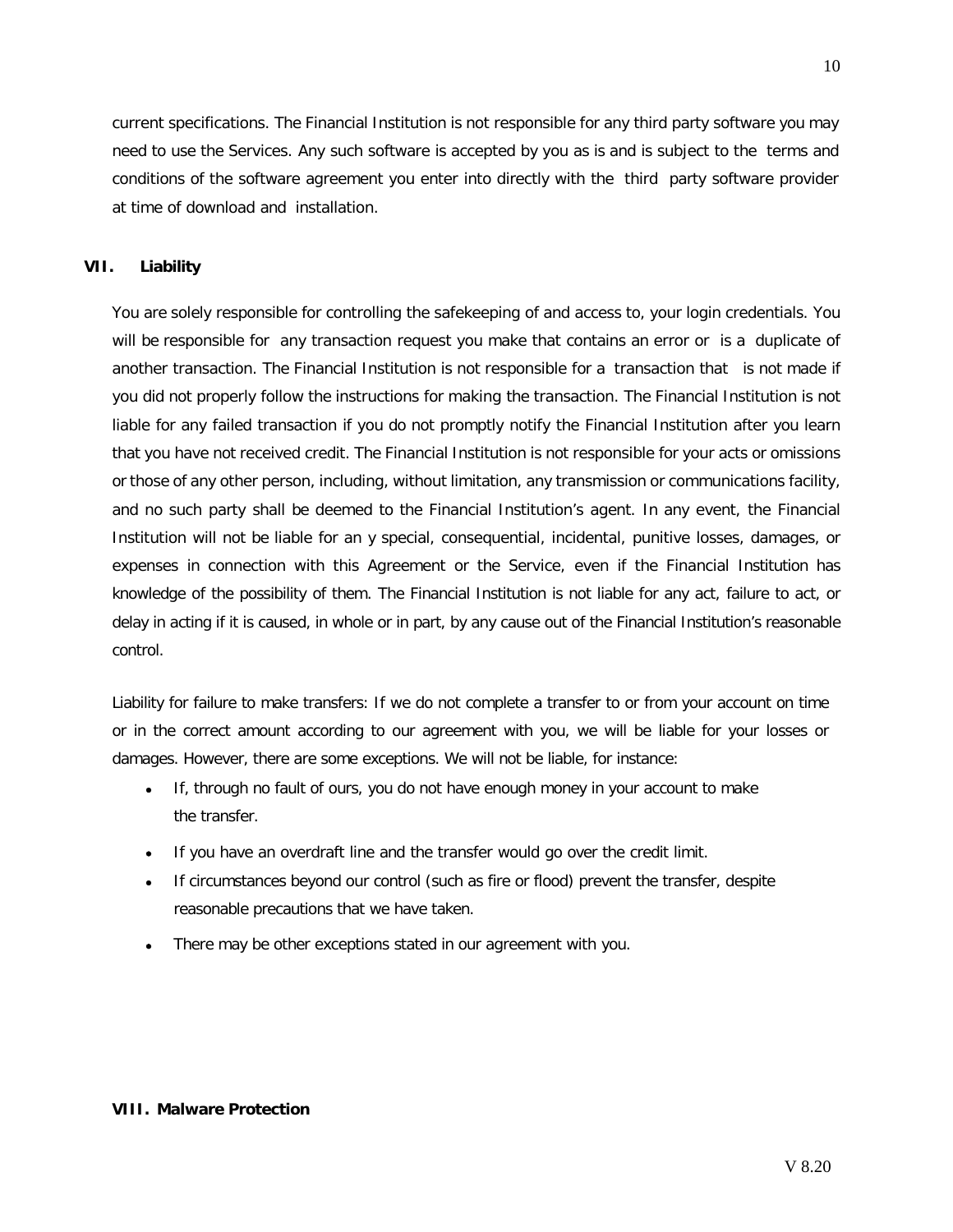The Financial Institution is not responsible for any electronic viruses, spyware, or other malware that you may encounter. We encourage our customers to routinely scan their PC using a reliable antimalware/anti-virus product and resolve any discovered issues.

Undetected or non-repaired viruses may corrupt and destroy your programs, files and even your hardware. Additionally, you may unintentionally transmit the virus to other computers. Spyware refers to technologies that collect information about a user without his or her knowledge and reports that information to a third party. Certain forms of spyware can intercept sensitive and confidential information about an organization or user, including passwords, credit card numbers and other identifying data.

It is important that customers do not access their online account information from a public computer – such as those in hotels and libraries because of the uncertainty of what malware may already exist on public equipment.

## <span id="page-10-0"></span>**IX. Confidentiality and Privacy**

We will disclose information to third parties about your account and/or your electronic banking activities:

- where it is necessary for completing transfers; or
- in order to verify the existence and condition of your account for a third party, such as a credit bureau or merchant; or
- in order to comply with government agency or court orders; or
- as described in our privacy policy disclosure, provided separately.

#### <span id="page-10-1"></span>**X. Amendment and Termination**

The Financial Institution has the right to change this Agreement at any time by notice mailed to you at the last address shown for the account on the Financial Institution's records, by posting notice in branches of the Financial Institution, by posting changes on the Internet Banking site, or as otherwise permitted by law.

The Financial Institution has the right to terminate this Agreement at any time. The Financial Institution is not responsible for any fixed payment made before the Financial Institution has a reasonable opportunity to act on your termination notice. You remain obligated for any transactions made by the Financial Institution on your behalf.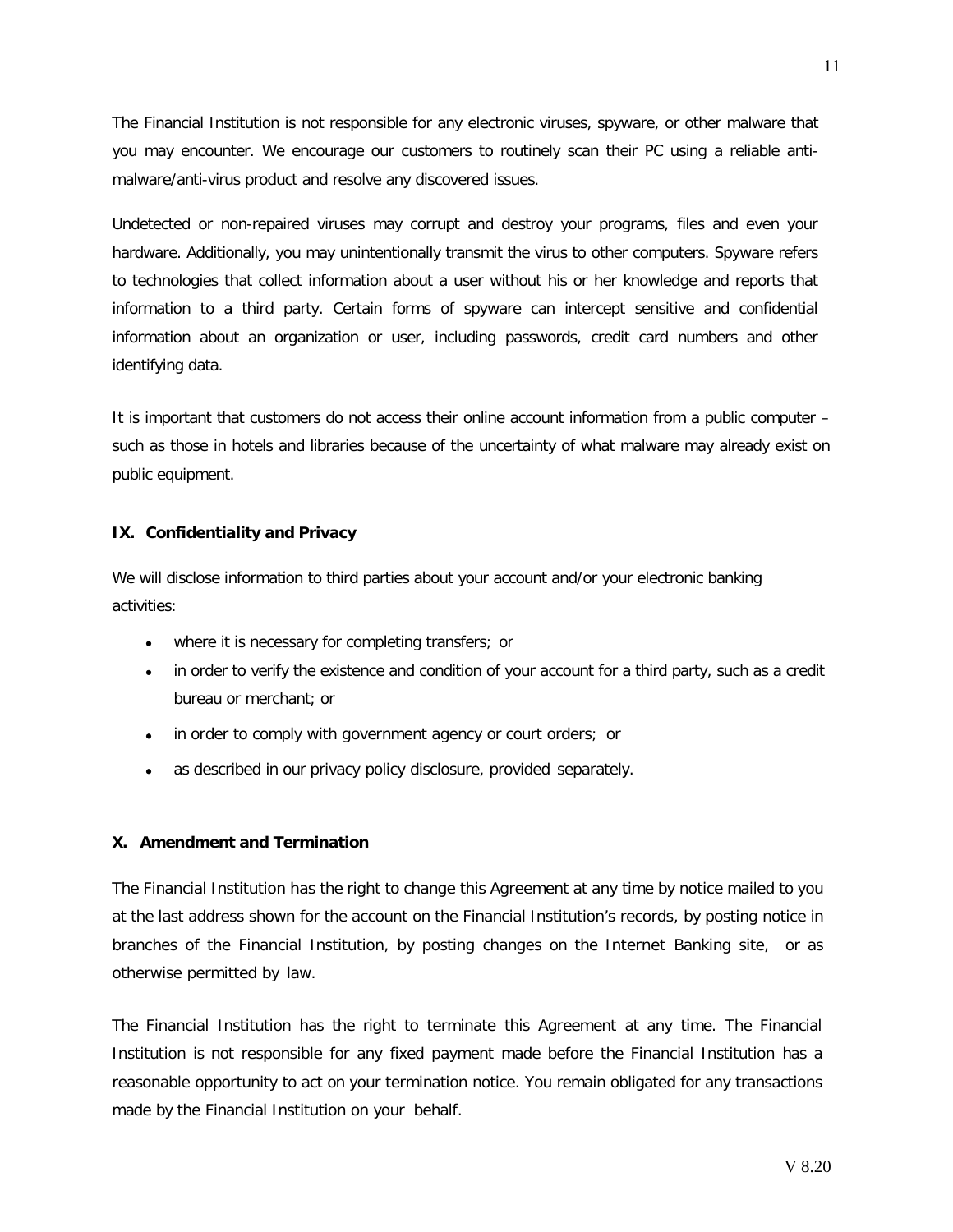Your Electronic Banking Services may be cancelled at any time by the Financial Institution in whole or part without prior notice due to insufficient funds in one of your accounts or other circumstances that may create an unanticipated liability to us. Your Internet Banking may also be cancelled for inactivity in a consecutive 180 day period. You will remain responsible for all transactions approved by the system prior to the cancellation, and for any other fees associated with the service. After cancellation, service may be reinstated once sufficient funds are available in your accounts to cover any fees or other pending transfers or debits. In order to reinstate services, you must fill out a new enrollment form or contact the Internet Banking Department.

You may terminate this Agreement by contacting the Financial Institution in writing, by mail, email, or personal delivery to the Financial Institution. If your account is closed or restricted for any reason, Internet Banking accessibility will automatically terminate.

# <span id="page-11-0"></span>**XI. Fees**

Please visit [https://www.napoleonstatebank.com/personal-banking/additional-services/cost-of-services/](https://napoleonstatebank.com/products) for a list of fees.

The Financial Institution reserves the right to charge you for research time involving transactions or account history. You will be informed of any such charges before they are incurred. The Financial Institution may change the fees for use of the Services at any time pursuant to the section titled "Amendment and Termination" above.

Bill payments are processed by Electronic Fund Transfers (EFT). Please see the Electronic Fund Transfers Disclosure Statement included, or, received when you opened your account, which discloses important information concerning your rights and obligations.

Messaging and data rates charged by your telecommunications carrier may apply for some services in this agreement.

## <span id="page-11-1"></span>**XII. Alerts**

**Alerts.** Your enrollment in the Napoleon State Bank Online Banking (the "Service") includes enrollment to receive transaction alerts and notifications ("Alerts"). Alerts are electronic notices from us that contain transactional information about you're The Napoleon State Bank account(s). Account Alerts and Additional Alerts must be managed and/or added online through the Service. We may add new alerts from time to time, or cancel old alerts. We usually notify you when we cancel alerts, but are not obligated to do so. The Napoleon State Bank reserves the right to terminate its alerts service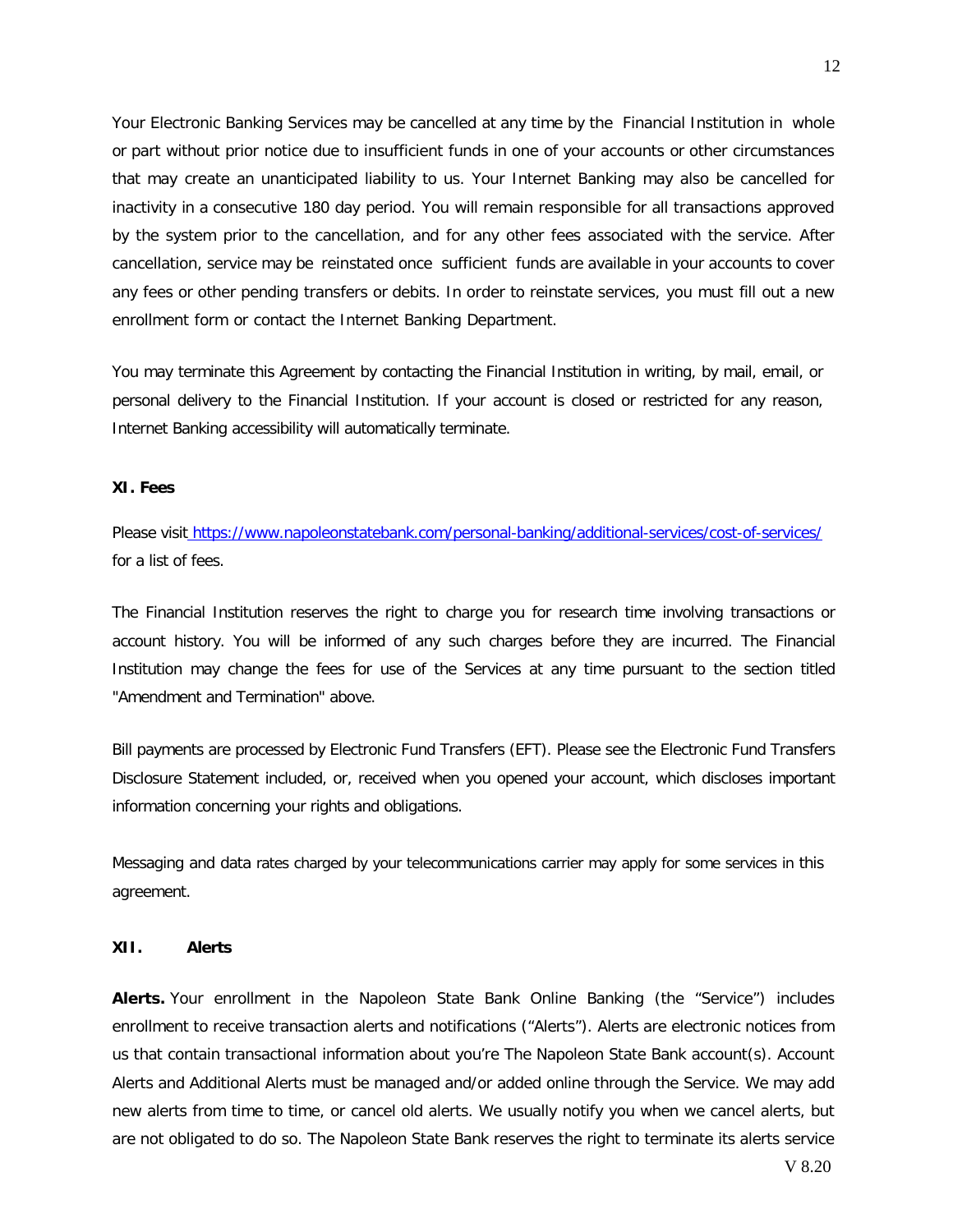at any time without prior notice to you.

**Methods of Delivery.** We may provide alerts through one or more channels ("endpoints"): (a) a mobile device, by text message, (b) a mobile device, by push notification; (c) an email account, by an e-mail message; or (d) your Napoleon State Bank Online Banking message inbox. You agree to receive alerts through these endpoints, and it is your responsibility to determine that each of the service providers for the endpoints described in (a) through (c) above supports the email, push notification, and text message alerts provided through the alerts service. Please be advised that text or data charges or rates may be imposed by your endpoint service provider. Alert frequency varies by account and preferences. You agree to provide us a valid mobile phone number or email address so that we may send you alerts. If your email address or your mobile device's number changes, you are responsible for informing us of that change. Your alerts will be updated to reflect the changes that you communicate to us with regard to your primary and secondary email addresses or mobile device number.

Alerts via Text Message. To stop alerts via text message, text "STOP" to 317-27 at anytime. Alerts sent to your primary email address will be unaffected by this action. To restore alerts on your mobile phone, just visit the alerts tab in The Napoleon State Bank Online Banking. For help with SMS text alerts, text "HELP" to 317-27. In case of questions please contact customer service at (812)852-1600. Our participating carriers include (but are not limited to) AT&T, SprintPCS, T-Mobile®, U.S. Cellular®, Verizon Wireless, MetroPCS.

**Limitations.** The Napoleon State Bank provides alerts as a convenience to you for information purposes only. An alert does not constitute a bank record for the deposit or credit account to which it pertains. We strive to provide alerts in a timely manner with accurate information. However, you acknowledge and agree that your receipt of any alerts may be delayed or prevented by factor(s) affecting your mobile phone service provider, internet service provider(s) and other factors outside The Napoleon State Banks's control. We neither guarantee the delivery nor the accuracy of the contents of each Alert. You agree to not hold The Napoleon State Bank, its directors, officers, employees, agents, and service providers liable for losses or damages, including attorneys' fees, that may arise, directly or indirectly, in whole or in part, from (a) a non-delivery, delayed delivery, or the misdirected delivery of an Alert; (b) inaccurate or incomplete content in an Alert; or (c) your reliance on or use of the information provided in an Alert for any purpose.

**Alert Information.** As alerts delivered via SMS, email and push notifications are not encrypted, we